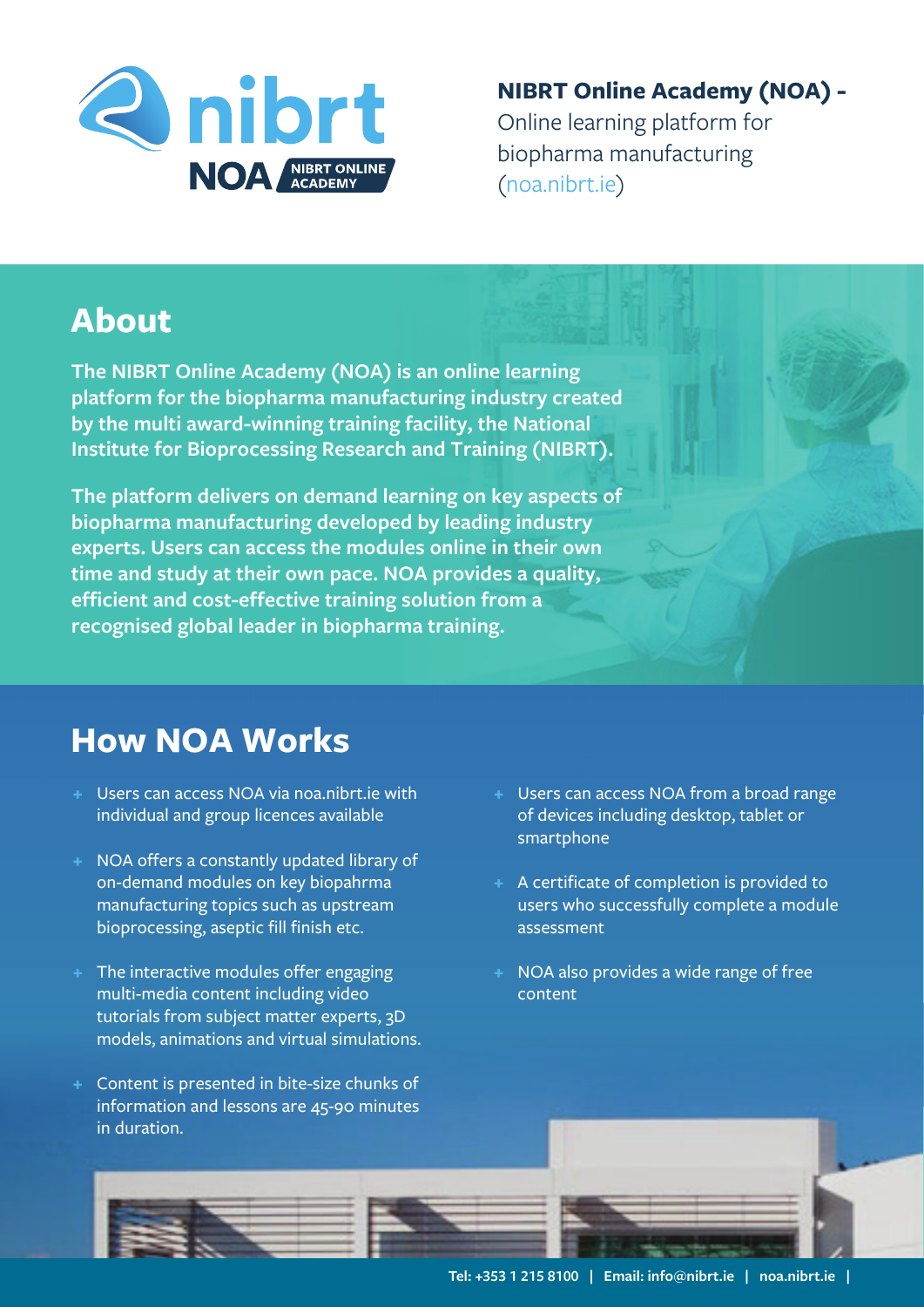## **Who Should Use the NOA Platform?**

**NOA is focused on assisting the career development of those involved in biopharma manufacturing and is suitable for training individuals and groups including:**

- **Biopharma companies looking to upskill a team or train their staff**
- **Suppliers and vendors who wish to gain a better understanding of biopharma manufacturing**
- **Educational institutes providing best-in-class training solutions to their students**
- **Individuals looking to further their knowledge of the biopharma industry**

### **Who we Are**

**NIBRT is a global centre of excellence for training and research in bioprocessing. NIBRT is based in Dublin, Ireland with established global partnerships in USA, China, Australia, South Korea and Canada.**

NIBRT develops and delivers state-of-the-art training and education programmes for academic institutions and the world's leading biopharma manufacturing companies. We offer a training and research experience not previously possible anywhere in the world from a world-class facility. Our training curriculum is developed by leading subject matter experts and prepares our trainees for real-life work scenarios.

NOA was launched by NIBRT in 2020, to provide a convenient, high quality online learning experience on key aspects of biopharma manufacturing.

# **Why Train with NOA?**

- **NIBRT** is a world-renowned training facility with many years experience developing high quality training programmes for the bioprocessing industry
- Group licences are available with significant discounts to provide cost effective training solutions.
- Modules can be accessed on demand, at any time and across a broad range of platforms.<br>NOA provides levefactures to  $\frac{1}{\sqrt{1-\frac{1}{2}}\cdot\frac{1}{2}}$
- NOA provides key features to maximise learning outcomes<br>including user friendly interactive design, ongoing **including user friendly interactive design, ongoing** including user friendly interactive design, ongoing assessment, accompanying module materials and a certificate of completion.
- Excellent client testimonials and case studies
- Modules developed with NIBRT partners including Skillpad, 15 Cytiva, QRMi



### **NOA by Numbers**







**organisations** 800



**Learning items** 60+



**Free modules/ webinars** 15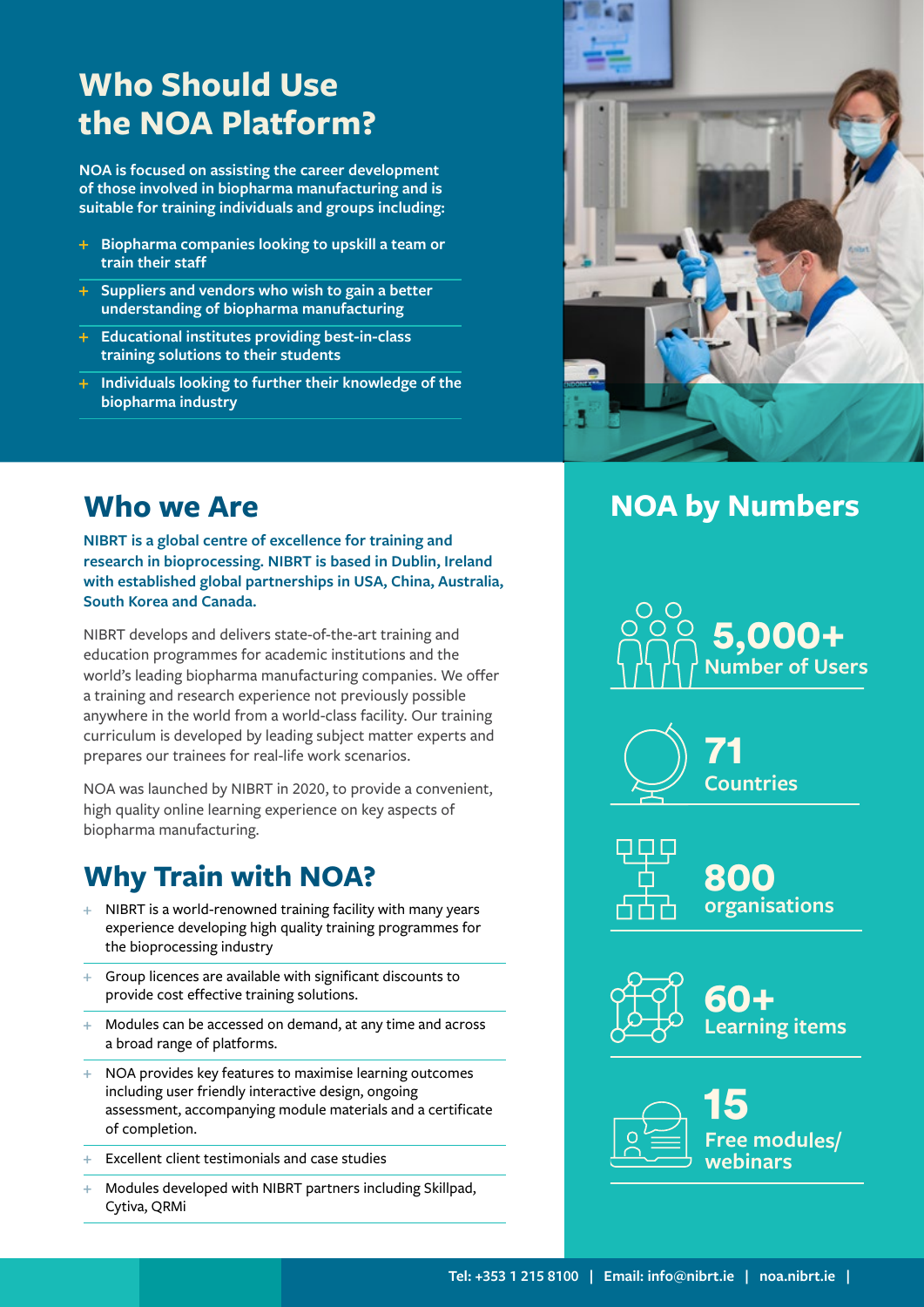### **NOA Courses**

#### *Free Content (F); Webinar (W)*

#### **Advanced Therapy Medicinal Products (ATMPs)**

- Introduction to Cell Therapy ÷
- Introduction to Gene Therapy
- 4 Introduction to Cell Therapy Manufacturing<sup>F,W</sup>
- $\ddot{}$ Introduction to Gene Therapy Manufacturing<sup>F,W</sup>
- Introduction to Viral Vector Production for Gene Therapy
- Biomanufacturing of Next Generation Vaccines: Challenges and Opportunities Webinar

#### **Downstream Processing**

- $\pm$ Downstream Processing: Centrifugation
- Downstream Processing: Protein Purification – Chromatography
- $\ddot{\phantom{1}}$ Downstream Processing: Ultrafiltration and Diafiltration

#### **Free content**

- ÷ Biomanufacturing of Next Generation Vaccines: Challenges and Opportunities Webinar F,W
- Bioreactor Operations
- Glycan Characterisation F,W
- Good Handwashing Techniques
- $\ddot{\phantom{1}}$ Inoculum and Cell Culture Virtual Reality Beta Version
- ÷ Introduction to Cell Therapy Manufacturing F,W
- $\ddot{\phantom{1}}$ Introduction to Gene Therapy Manufacturing F,W
- Introduction to Viruses
- $\ddot{\phantom{1}}$ The Essential I4.0 Technologies to Assist with Manufacturing in the New C19 Reality<sup>F,W</sup>
- Vaccine and Immunity

#### **General Overview**

- Biotechnology and Biopharmaceuticals
- Cell Biology and Recombinant DNA **Technology**
- Overview of Biopharmaceutical Manufacturing
- Trends in Biopharmaceutical Manufacture

#### **Quality Risk Management**

- Module 1: The Fundamentals of Effective Risk Management for Biopharmaceutical Manufacture
- 4 Module 2: Fundamentals of Risk Management
- Module 3: Regulatory Requirements for Quality Risk Management in the Biopharmaceutical Industry
- Ļ. Module 4: Implementing Effective Risk Control Strategies
- ÷ Module 5: Application of Quality Risk Management Every Day
- ÷. Module 6: Your Role in Preventing and Reducing Product and Patient Risk
- ц. Assessment and Certification for Fundamentals of Effective Risk Management

#### **Cytiva Catalogue**

- Advanced IEX Chromatography ÷ for Bioprocessing
- Ą. Advanced MM Chromatography for Bioprocessing
- ÷ Biomanufacturing Process Capability Requirements
- ÷ Filtration Process Development
- ÷ Introduction to Preparative Protein Chromatography
- $\ddot{}$ Overview of the Biopharma Industry and Products
- Overview of Host Cells for Bioprocessing á,
- Understanding Filtration in ÷ Bioprocessing
- Understanding Upstream Bioprocessing

#### **Viral Vector Production for Gene Therapy with Cytiva**

- Viral Vector Production for Gene Therapy – Introduction
- ÷. Viral Vector Production for Gene Therapy: Introduction and Upstream
- $\ddot{}$ Viral Vector Production for Gene Therapy: Introduction and Downstream
- Viral Vector Production for Gene Therapy: Introduction and Quality Control
- 4 Viral Vector Production for Gene Therapy: Full Learning Plan

#### **Formulation, Fill Finish and Aseptic Processing**

- Aseptic Processing: Gowning ÷.
- Aseptic Processing: Cleanrooms 4 and Control Technologies
- Aseptic Processing: Concepts ÷ and Controls
- Aseptic Processing: Contamination ÷ Control
- ų. Aseptic Processing: Decontamination and Sterilization Technologies
- ÷ Clean In Place
- Cleanrooms and Cleanroom Behaviour ă.
- Formulation in the Biopharmaceutical 4 Industry
- Freeze Drying

#### **Process Validation**

- Process Validation 1: Process Design
- Process Validation 2: Process Qualification and Control

#### **Upstream Processing**

- ÷. Bioreactor Operations
- ă. Cell Culture in Biopharmaceutical Manufacturing
- ÷ Fermentation in Biopharmaceutical Manufacturing
- ¢, Upstream Processing: Bioreactors in Bioprocessing

#### **Vaccine Manufacturing**

- ÷ Biomanufacturing of Next Generation Vaccines: Challenges and Opportunities F,W
- Developing Vaccines for Shigella<sup>F,W</sup>
- Introduction to Vaccine Manufacturing
- Introduction to Viruses F
- á. Plant-Based Biopharmaceuticals: Plant and Yeast Derived Malaria Vaccines F,W
- Vaccines and Immunity<sup>1</sup>
- Vaccine Development for COVID-19 F,W

#### **Coming Soon**

- ÷ Biopharma 4.0
- Single Use Systems in Biopharma Manufacturing